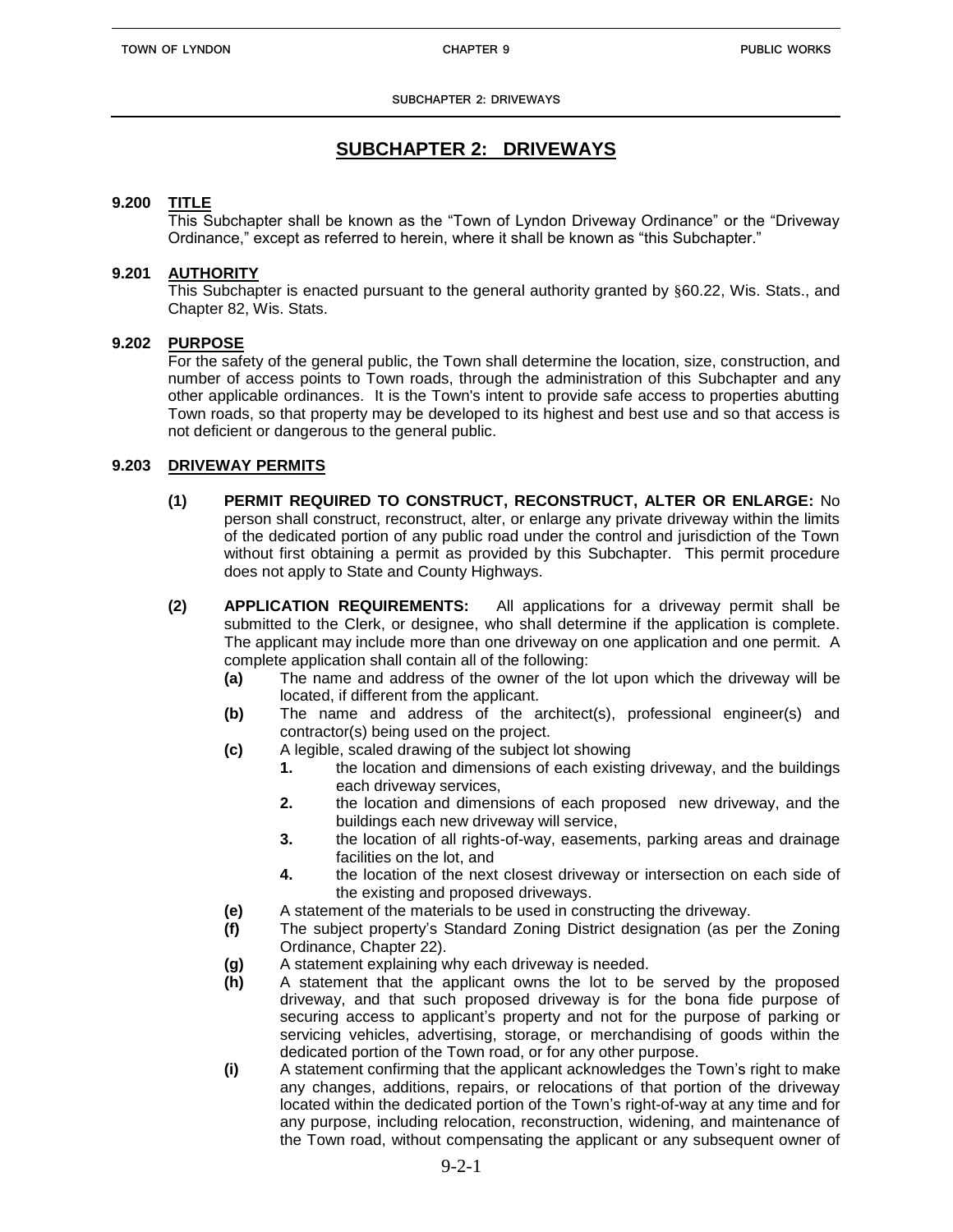the property served by said driveway, for the damage to, destruction, closure, or relocation of that portion of the Driveway located within the Town's right-of-way, provided that all access of the property to a public road shall not be destroyed.

- **(j)** A statement that the applicant, his successors and assigns, agrees to indemnify and hold harmless the Town, its officials, officers, agents or employees, against any claim or any cause of action for personal injury or property damage sustained by reason of the granting or the exercise of such permit.
- **(k)** A statement that the Town does not assume any responsibility for the removal or clearance of snow, ice or sleet from said driveway, nor any responsibility for the opening of any wind-rows of snow, ice, or sleet placed upon the driveway by the Town.
- **(l)** Such additional statements as the Town shall deem necessary to ensure that the Town's ownership and control over all rights-of-way are completely vested in the Town and are not directly or indirectly transferred to a property owner by virtue of the granting of a driveway permit.
- **(m)** Any other item of information that may be reasonably required by the Town for the purpose of application evaluation.
- **(4) REVIEW BY CLERK:** The Clerk, or designee, shall determine whether the application fulfills the requirements of section (2) above. If the Clerk determines that the application does not fulfill the requirements of section (2) above, or if she determines that additional information is needed to determine compliance with this Chapter, she shall return the application to the Applicant with a brief statement identifying how the application is inadequate. If the Clerk determines that the application does fulfill the requirements of section (2), she shall review the application to determine if the driveway complies with the requirements of §9.204 below and all other provisions of this Code, and shall render a decision on the application. If the Clerk deems it necessary, the Clerk may refer the application to the Board for input and/or decision.
- **(5) POSTING:** The applicant shall post such permit in a conspicuous place at the site while performing any work under the permit.

# **(6) REVOCATION OF PERMIT:**

- **(a) Noncompliance:** Upon notice to the applicant and after a hearing conducted by the Board, any permit may be revoked by the Board in the event that the applicant has failed to comply with the provisions of these regulations or any conditions that may have accompanied the permit at the time of granting.
- **(b) Installation Delay:** Any driveway permit issued by the Town shall be null and void and automatically revoked in the event that installation of the driveway has not been commenced within 180 days from the date of issuance of the permit, and completed within 240 from the date of issuance of the permit. If work authorized by such permit is suspended or abandoned for a period of 90 days any time after the work is commenced, the original permit shall become null and void. A new permit shall first be obtained to complete the work, and a new permit fee shall be required.
- **(c) Removal:** Upon revocation of a permit, the driveway shall be removed by the permitee within 45 days of such revocation.
- **(d) Fee Refund:** Revocation shall not entitle the licensee to a total or partial reimbursement of any fees paid.
- **(10) EFFECT ON OTHER PERMITS:** Once a driveway permit is granted, no other permit (e.g. Erosion Control Permit, Zoning Permit, Building Permit, etc.) shall be issued for any development which is inconsistent with the granted driveway permit and this Ordinance.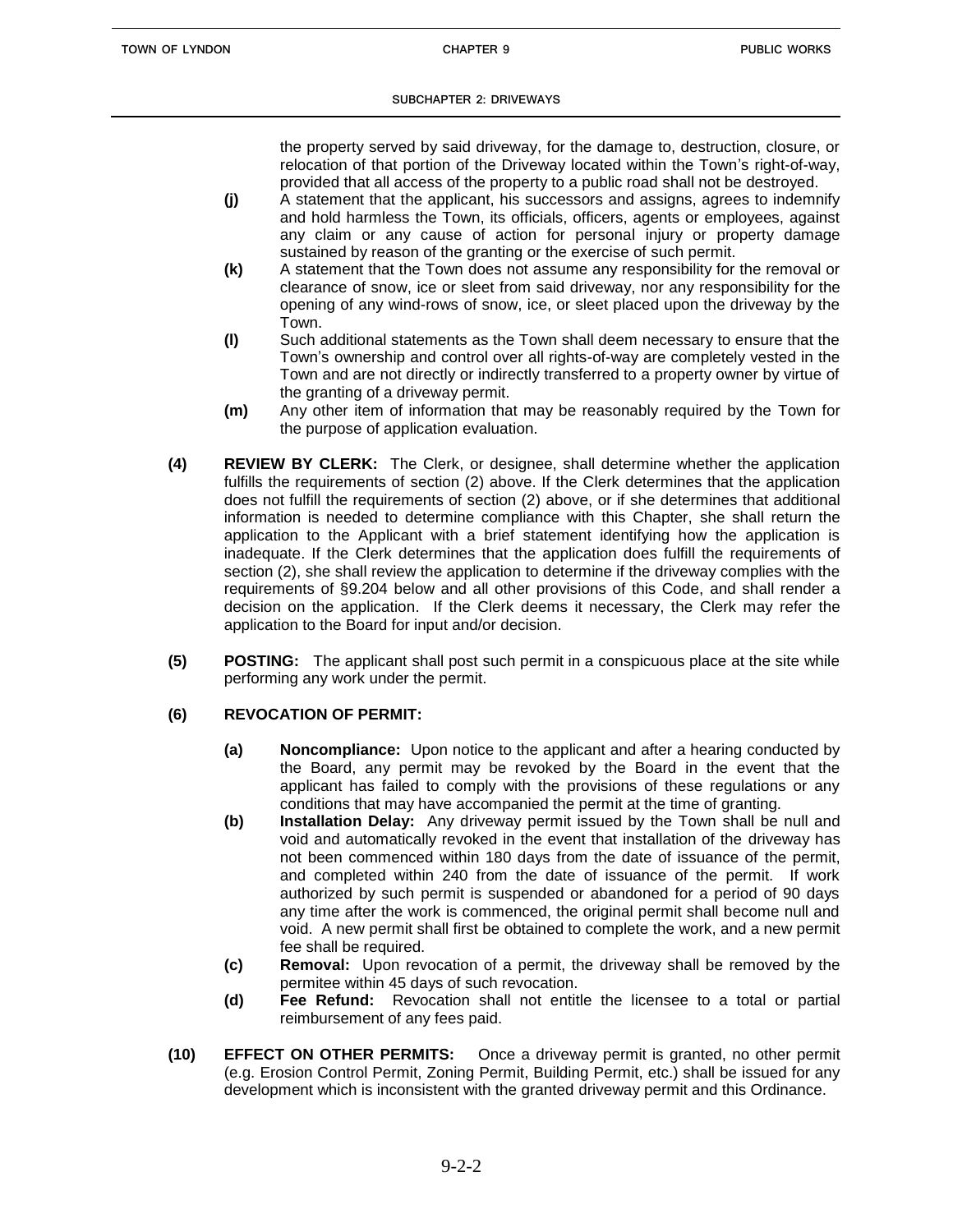- **(11) FEE:**
	- **(a)** All applicants shall pay a driveway permit fee which shall be established by resolution of the Town Board. Any fee paid hereunder for any one driveway may not be assigned or transferred to any other driveway.
	- **(b)** Driveway permit fees do not include, and are in addition to, building permit fees established by the Building Code, or the Zoning Code, and other fees which may be imposed under this Code.
	- **(c)** A double fee shall be charged by the Town if work is started on the Driveway before a permit is applied for and issued. Such double fee shall not release the applicant from full compliance with this Chapter nor from prosecution for violation of this Chapter.
	- **(e)** The Town may delay any and all action and steps required above, including public hearings, until such time as all other fees, costs, charges, taxes, or forfeitures owed to the Town have been paid. An application is not considered Acomplete@ and ready for consideration until all amounts owed to the Town have been paid.
- **9.204 DRIVEWAY LOCATION, DESIGN, CONSTRUCTION, AND MAINTENANCE REQUIREMENTS** The location, design, construction, and maintenance of driveways in the Town shall be in accordance with the following requirements, in addition to any other applicable ordinances:
	- **(1) NUMBER OF DRIVEWAYS:** Set by "Access Standards" of §22.505.
	- **(2) WIDTH OF DRIVEWAYS:**
		- **(a) Residential Driveways**: For all residential properties, as determined by the principal use of the lot served by the driveway, within the highway right-of-way the driveway shall not be less than 16 feet nor more than 24 feet wide at the intersection with the property line, and not more than 30 feet wide at the intersection with the traveled portion of the highway. Between the edge of the highway right-of-way and all structures on the property, driveways shall be cleared at least 16 feet high and 16 feet wide of trees and brush to provide access for emergency vehicles.
		- **(b) All other Driveways**: For all other properties (e.g. agricultural, commercial, and industrial), as determined by the principal use of the lot served by the driveway, within the highway right-of-way the driveway shall not be less than 16 feet nor more than 30 feet wide at the intersection with the property line, and not more than 36 feet wide at the intersection with the traveled portion of the highway. Between the edge of the highway right-of-way and all structures on the property, driveways shall be cleared at least 16 feet high and 16 feet wide of trees and brush to provide access for emergency vehicles.
	- **(3) ANGLE OF INTERSECTION:** The centerline of the first 30 feet of the driveway past the edge of the right-of-way, shall intersect the centerline of the highway at an angle of not less than 75 degrees, and shall intersect at an angle of 90 degrees wherever possible.
	- **(4) DISTANCE BETWEEN INTERSECTIONS:** No driveway shall be closer than 150 feet to the closest right-of-way of any public highway, private road, or driveway which intersects the highway to which the driveway connects. If the width of adjacent parcels can not accommodate this distance, the Zoning Administrator is authorized to establish driveway locations which maximize the area available and which promote safety.
	- **(5) DISTANCE FROM PROPERTY LINE:** Setbacks for driveways are established by the regulations for each zoning district. (See, Subchapter 2 of Chapter 22).
	- **(6) UTILITIES:** Driveways shall be placed wherever possible as not to interfere with utilities (if any) in place. All costs of relocating utilities shall be the responsibility of the property